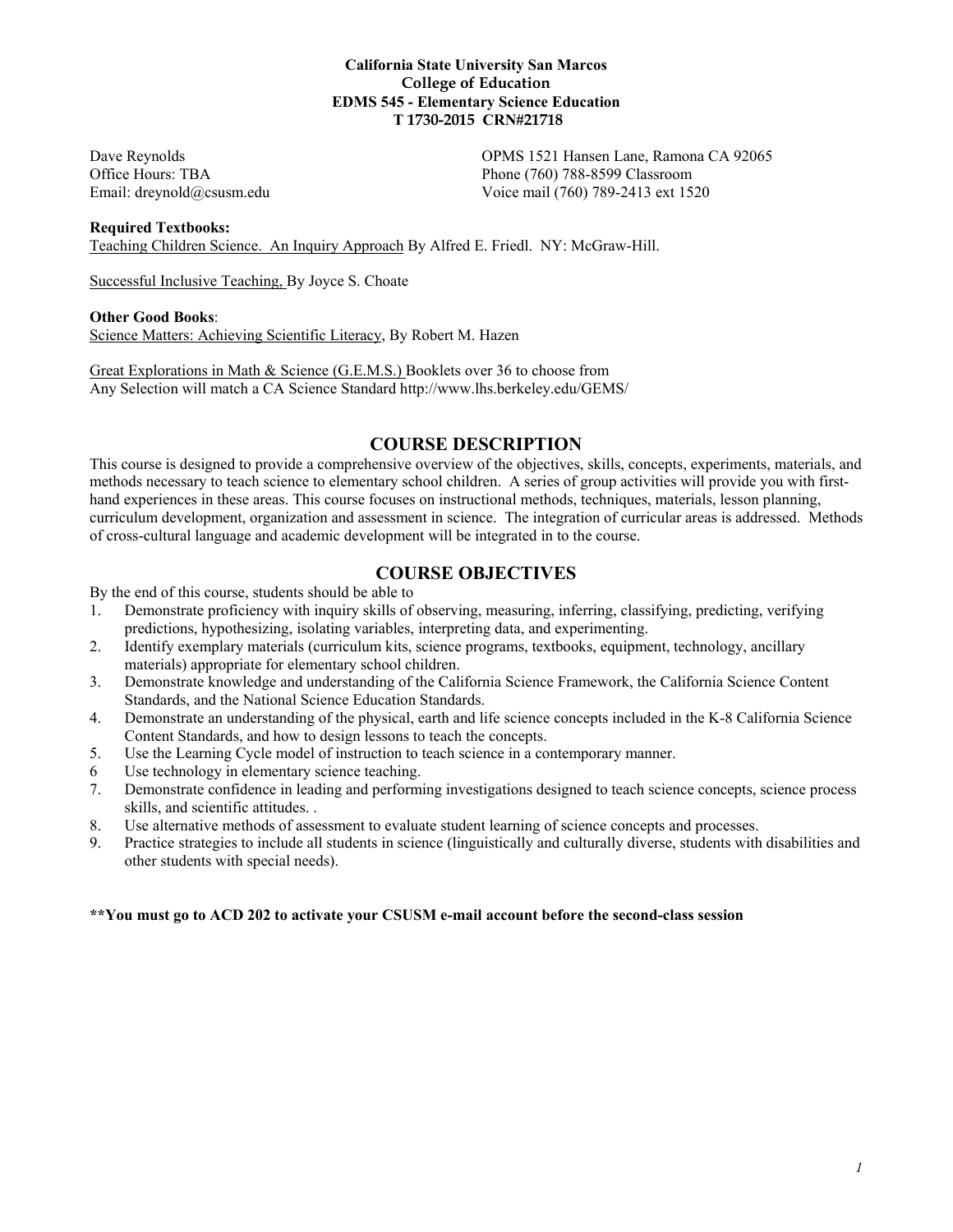# **EDMS 545 Course Outline CRN#21718**

| Class # Date<br>1 | Topic<br>Jan. 20 Course Overview: Why Science?<br>Review Syllabus Sign up for Groups-Leadership of Science Activities                                                                             | Assignments Due                                                                                      |
|-------------------|---------------------------------------------------------------------------------------------------------------------------------------------------------------------------------------------------|------------------------------------------------------------------------------------------------------|
| $\overline{2}$    | Jan. 27 Meet in computer lab room UH 272<br><b>Teaching Tips</b><br>The Learning Cycle Model of Teaching                                                                                          | Ch. 1 Reading Response<br>Print out rubrics<br>Bring debit card with \$3 value                       |
| $\mathfrak{Z}$    | Feb. 3 Meet in computer lab room UH 272<br><b>Teaching Tips</b><br>Researching Internet Resources for your lesson at www.scilinks.org<br>Writing Objectives and Explanations of Science Concepts. | Ch. 2 Reading Response                                                                               |
| 4                 | Feb. 10 Teaching Tips<br>Beginning to Teach Science/SDAIE Strategies in Science<br>Learning Cycle Science Lesson: GEMS Matter & Static Electricity                                                | Ch. 3 & 5 Reading Response                                                                           |
| 5                 | Feb.17 Teaching Tips, Learning Cycle and using GEMS Guides<br>Learning Cycle Science Lesson: Group 1-Magnetism & Electric Current                                                                 | Ch. 6 & 7 Reading Responses                                                                          |
| 6                 | Feb. 24 Teaching Tips<br>Infusing Writing Activities in Science Lessons<br>Learning Cycle Science Lesson: Group 2-Sound                                                                           | Ch. 8 Reading Response                                                                               |
| 7                 | March 2 Teaching Tips, Alternative Assessments in Science<br>Learning Cycle Science Lesson: Group 3-Light, Color, Lenses                                                                          | Ch. 9 Reading Response                                                                               |
| 8                 | March 9 Teaching Tips<br>Reading Strategies and Science Textbooks<br>Learning Cycle Science Lesson: Group 4-Air and Air Pressure                                                                  | Ch. 10 Reading Response                                                                              |
| 9                 | March 16 Teaching Tips, Science Process Skills                                                                                                                                                    | Ch. 11 Reading Response                                                                              |
|                   | Learning Cycle Science Lesson: Group 5-Weather/Climate                                                                                                                                            |                                                                                                      |
| 10                | March 23 Teaching Tips Meet in Computer Lab TBA<br>Creating Rubrics for Alternative Assessment, NASA Resources<br>Learning Cycle Science Lesson: Group 6-Space Science/Sun, Moon, and Stars       | Ch. 14 Reading Response                                                                              |
|                   | March 30 CSUSM Spring Break                                                                                                                                                                       |                                                                                                      |
| 11                | April 6 Field Experience Science Practicum & Case Study Data Collection                                                                                                                           |                                                                                                      |
| 12                | April 13 Teaching Tips<br>Universal Access, Probeware<br>Learning Cycle Science Lesson: Group 7-Geology                                                                                           | Ch. 15 Reading Response<br>Case Study Due                                                            |
| 13                | April 20 Teaching Tips, Science Safety, State Adopted Texts<br>Learning Cycle Science Lesson: Group 8- Plants                                                                                     | Ch. 17 Reading Response                                                                              |
| 14                | April 27 Teaching Tips, CA State Frameworks<br>Learning Cycle Science Lesson: Group 9- Animals                                                                                                    | Ch.18 Reading Response<br>Science Practicum Due                                                      |
| 15                | May 4 Lesson Presentations Final Assignments Due                                                                                                                                                  | Learning Cycle Lesson and<br>Participation, Collaboration &<br>Professionalism Essay & Rubric<br>Due |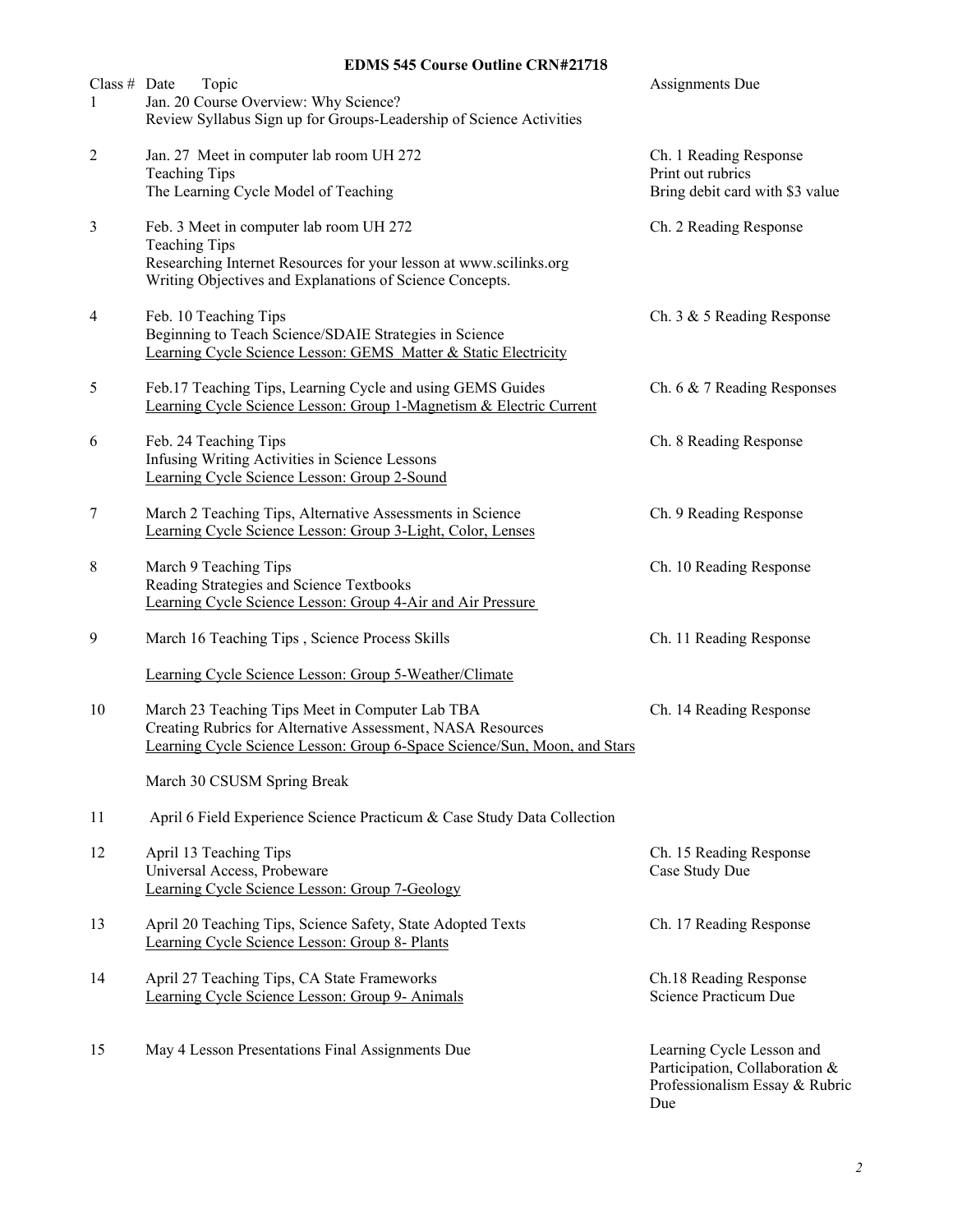## **COE MISSION STATEMENT**

The mission of the College of Education Community is to collaboratively transform public education by preparing thoughtful educators and advancing professional practices. We are committed to diversity, educational equity, and social justice, exemplified through reflective teaching, life-long learning, innovative research, and on-going service. Our practices demonstrate a commitment to student-centered education, diversity, collaboration, and professionalism and shared governance.

# **INFUSED COMPETENCIES**

#### **Special Education**

Consistent with the intent to offer a seamless teaching credential in the College of Education, this course will demonstrate the collaborative infusion of special education competencies that reflect inclusive educational practices.

#### **Technology**

This course infuses technology competencies to prepare our candidates to use technologies, emphasizing their use in both teaching practice and student learning.

### A**uthorization to Teach English Learners**

This credential program has been specifically designed to prepare teachers for the diversity of languages often encountered in California public school classrooms. The authorization to teach English learners is met through the infusion of content and experiences within the credential program, as well as additional coursework. Students successfully completing this program receive a credential with authorization to teach English learners.

#### **Students with Disabilities Requiring Reasonable Accommodations**

Students are approved for services through the Disabled Student Services Office (DSS). This office is located in Craven Hall 5205, and can be contacted by phone at (760) 750-4905, or TTY (760) 750-4909. Students authorized by DSS to receive reasonable accommodations should meet with their instructor during office hours or, in order to ensure confidentiality, in a more private setting.

# **COURSE REQUIREMENTS**

#### **COE Attendance Policy**

Due to the dynamic and interactive nature of course in the COE, all students are expected to attend all classes and participate actively. At a minimum, students must attend more than 80% of class time, or s/he may not receive a passing grade for the course at the discretion of the instructor.

#### **My Attendance Policy**

If two class sessions are missed, or if the student is late (or leaves early) more than three sessions, s/he cannot receive a grade of "A". If three class sessions are missed, the highest possible grade that can be earned is a "C+". If extenuating circumstances occur, the student should contact the instructor as soon as possible to make appropriate arrangements. **Absences do not change assignment due dates. Late assignments will receive a 10% reduction in points for each day late. After one week, late assignments will receive no credit. If your printer breaks, use a CSUSM computer lab to print out your work.** 

|                                                      | <b>COURSE ASSIGNMENTS</b> |
|------------------------------------------------------|---------------------------|
| 1. Reading Responses                                 | 18%                       |
| 2. Teaching Tip                                      | $2\%$                     |
| 3. Science Instruction Case Study                    | 20%                       |
| 4. Leadership of Hands-on Science Lessons            | 20%                       |
| 5. Science Practicum with School Age Children        | 20%                       |
| 6. Science Learning Cycle Lesson & Assessment        | 10%                       |
| 7. Participation, Collaboration, and Professionalism | 10%                       |

### **PRIMARY TEACHING PERFORMANCE EXPECTATIONS**

TPE 1A: Subject-Specific Pedagogical Skills for Multiple Subject Teaching Assignments

TPE 4: Making Content Accessible

TPE 5: Student Engagement

TPE 6: Developmentally Appropriate Teaching Practices

TPE 6A: Developmentally Appropriate Practices in Grades K-3

TPE 6B: Developmentally Appropriate Practices in Grades 4-8

# *3*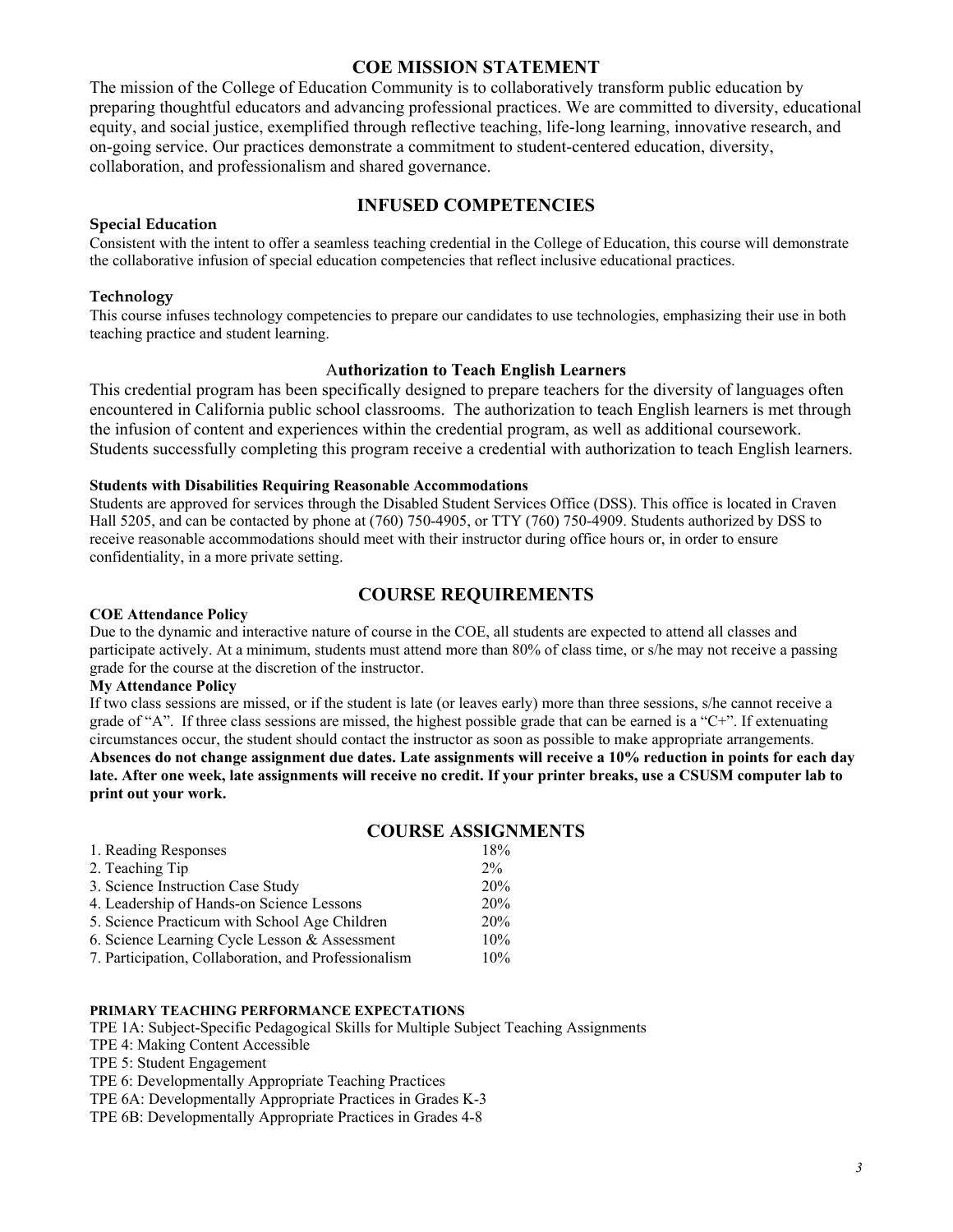# **ASSIGNMENT DESCRIPTIONS**

#### **1. READING RESPONSES**

Students will be assigned readings and should present their responses to chapters in one of the following forms:

a. A Big Ideas paper explaining the key science concepts.

b. A visual or symbolic representation of the key science concepts

c. A graphic organizer that demonstrates the key science concepts and their relationships to one another (samples will be provided in class)

The responses should be 1-2 pages. They may be typed or handwritten, but must be legible. They will be checked off for completion each due date, noted in the course outline. Representative samples will be examined for closer reading.

## **Key skills/knowledge:**

For Ch. 1-2, summarize the information.

Beginning with Ch. 3 write about the science content, **not the activities**. You are excused from turning in reading responses for chapter you present in class.

**2. Teaching Tip** Each student share a tip on teaching strategies for science or managing a classroom. You will be assigned a date for your short presentation (3-4 minutes).

# **3. SCIENCE INSTRUCTION CASE STUDY**

In this assignment you will develop a case study of science instruction. It consists of four parts:

- I. Your observations of the classroom.
- II. Teacher Interview.
- III. Student Interviews.
- IV. An analysis of your interviews and observations.

When writing up the case study, **do not include the teachers, or a student names**, but **do** identify the school district, school, and grade level of the students. Report all answers to questions in the following format; write out the question then the response, either your observations or answers to questions of the six students and teacher.

Ask an elementary teacher if you can observe one science lesson in his or her class. Then answer the following:

## **I. Classroom Observation Questions**

- 1) Describe the lesson you observed.
- 2) How would you define science instruction in this classroom? What did the students do?
- 3) What materials are used?
- 4) How is the classroom organized for science instruction?
- 5) What science materials are in the classroom?
- 6) Did you see writing infused within the science lesson? If so, how?
- 7) Are there children in the class who are learning English? What differences and similarities exist for children who are learning English?
- 8) Feel free to add more descriptive information in regard to your observation.

#### **II. Teacher Interview Questions**

After you have observed the class interview the teacher in person (do not give them the questions to answer), a personal interview allows you to ask follow up questions to clarify answers.

- 1) How do children learn science?
- 2) How do you organize instruction so that children learn concepts related to the California science standards?
- 3) What are the different activities that you do during science instruction?
- 4) How do you group the students during science activities?
- 5) How often do you teach science?
- 6) How often do the children participate in hands-on science activities?
- 7) Do you integrate writing activities into science lessons? What are some examples?
- 8) What is the easiest thing about teaching science?
- 9) What is the most difficult thing about teaching science?
- 10) If you could design the ideal science program, what would be the characteristics of the program?
- 11) How do you organize instruction for science in two languages or in a language other than English? What challenges does this present for you?
- 12) How do you adapt instruction for students with special needs? Are their particular techniques or issues related to science teaching and students with special needs?

Feel free to include other questions during the interview. If possible, take a portable tape recorder to record the responses for later transcription, as it is easy to miss some things when you are taking notes. Be sure to ask the teacher if she or he minds if you use the tape recorder, and do not use it if the teacher is hesitant.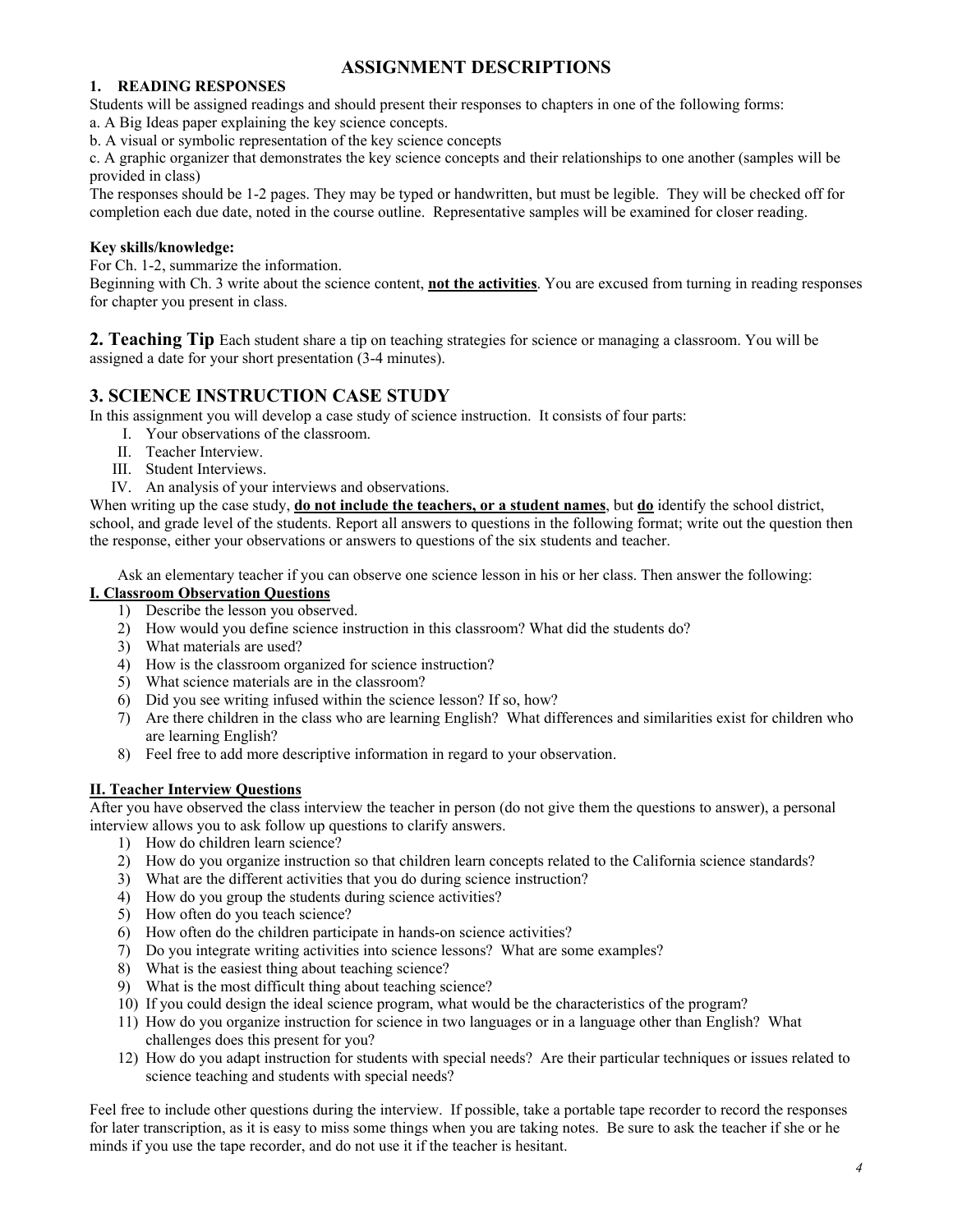#### **III. Student Survey**

Ask the teacher if you can hand out the Science Survey to **six students** in the class. **Do not** have the students put their names on the surveys. Feel free to include other questions on the survey, but do not make it too long for the student to answer. This survey will work with third graders and up; you can try it with second graders but I would suggest reading the questions aloud one at a time for them. If you are working with K, 1 or 2 use the following alternative strategy: **Choose six students** (if you are in a bilingual class choose 3 who have English as their native language and 3 with Spanish or whatever other language is spoken in the class). Interview each student using the survey questions. Record the answers, if possible, and transcribe the taped interviews. To report out the data, write the question then six students responses to the question.

### **Student Survey Questions**

Please answer the following questions. Be flexible and adapt the survey to the level of the students.

Grade level: Are you a Boy ❒ Girl ❒ ?

What language(s) do you speak? English  $\Box$  Spanish  $\Box$  Other  $\Box$ 

- 1) What happens during science in your class? How does your teacher teach you science?
- 2) How often do you do hands-on science activities in class?
- 3) What sorts of science activities do you do in class?
- 4) Do you work in-groups to do science activities? If so, what do you do in the groups? Does each person have a job to do?
- 5) Do you have science materials to use during science activities? What sorts of materials do you use?
- 6) What are some of the science topics you have studied this year in science class?
- 7) Do you like science time? What do you like best about it?
- 8) Are you a good student in science? What helps you learn best?

#### **IV. An analysis of your interviews and observations.**

Examine the three sets of data (your responses, those of the teacher and students) for matches and mismatches. You might want to make a grid to organize the data:

| Data Analysis Chart                                                            |    |                |                 |  |  |
|--------------------------------------------------------------------------------|----|----------------|-----------------|--|--|
|                                                                                | Me | <b>Teacher</b> | <b>Students</b> |  |  |
| How is science taught?<br>What happens during<br>science time?                 |    |                |                 |  |  |
| How does the teacher<br>teach science? What does<br>the Teacher Do?            |    |                |                 |  |  |
| How often do the<br>students participate in<br>hands-on science<br>activities? |    |                |                 |  |  |
| <b>What Adaptations and</b><br><b>Accommodations are</b><br>present            |    |                |                 |  |  |

Use whatever categories or questions that seems relevant in the left-hand column in order that you may compare and contrast the three points of view regarding science instruction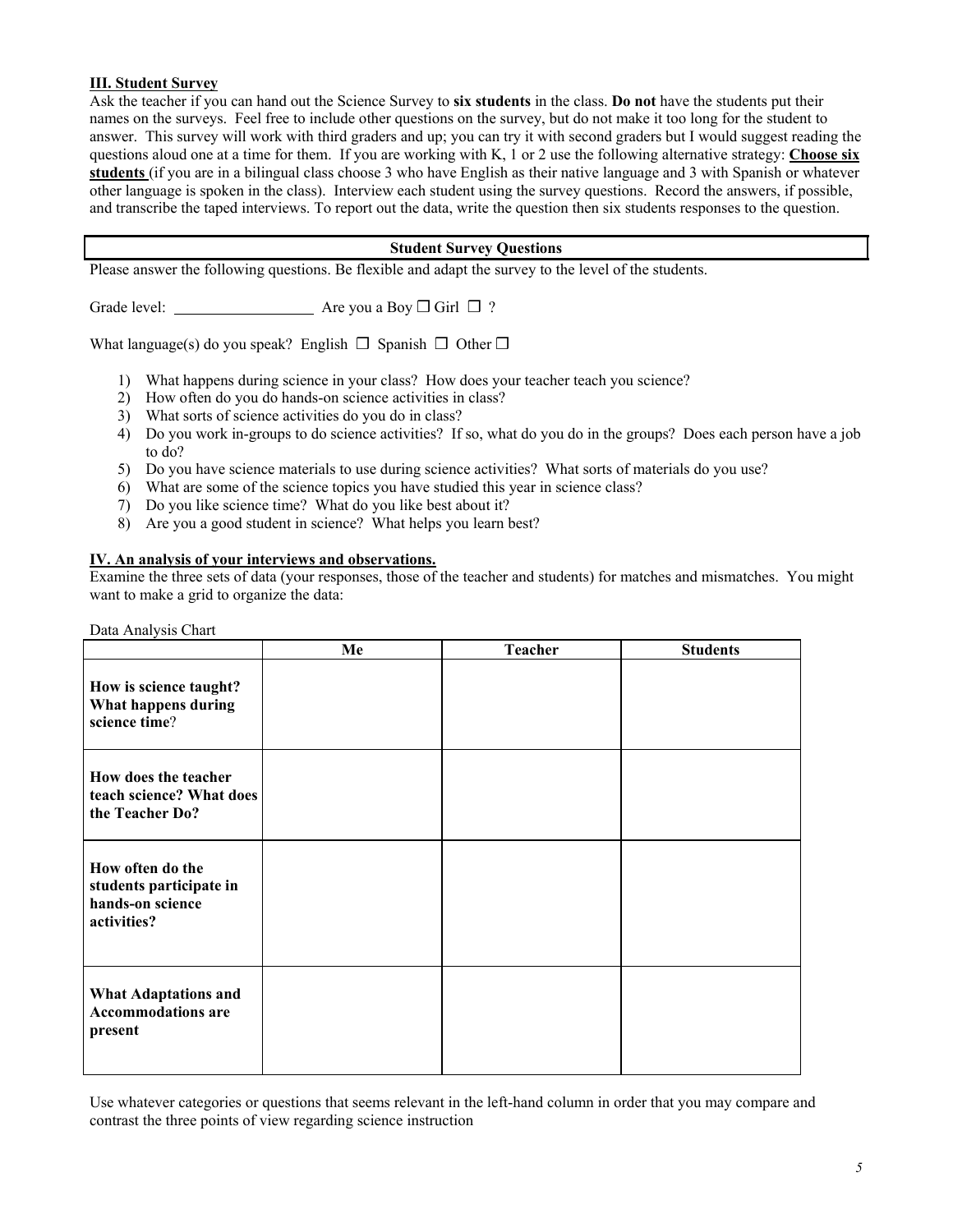### **Analysis of Information—The paper you will write**

Using the data you have collected and the match/mismatch chart and type a 2-3-page case study of the science instruction. Compare your observations, the teacher interview and student responses and report out the matches or mismatches between groups. Turn in your case study along with six surveys, teacher interview and your classroom observations.Include a kudos or recommendation section. Describe good science teaching practices you observed and/or make recommendations you think could help the teacher improve his or her science instruction.

# **4. LEADERSHIP OF HANDS-ON LEARNING CYCLE SCIENCE LESSON**

You will work in-groups to lead science lessons based on the Learning Cycle Model of Instruction. You will teach these to your classmates. Each person will be allocated a maximum of thirty minutes of class time to teach his or her lesson. Use activities from the textbook, Internet sites or other science resources. The class will not role-play elementary students, but will learn the science content and how to teach the lesson. Treat your classmates as teachers, not elementary students.

Each group will be assigned a different chapter from the textbook. This will determine the grade level and California Science Standard your lessons will cover. The group will work together reviewing each other's lessons, sharing resources, and making sure each member presents a different lesson. Collaboration between group members is essential to divide up the work, and support each other.

Your Hands-On Learning Cycle Science Lesson will have two parts.

Part I. Lesson presentation

Each person will present a Learning Cycle Lesson, which includes a PowerPoint presentation during the Concept Invention phase.

Part II The group will share books, web sites or other resources teachers would find helpful in presenting the standard.

Part I. Each person will present one lesson that follows the Learning Cycle lesson format and will emphasize a science concept related to the California Science Standards. The lesson will have at least one hands-on activity, it is NOT reading or completing worksheets (though they may require students to read something or complete lab observation sheets). You should take the activities "off of paper" and require students to use science process skills with science manipulatives. Each hands-on activity is required to have predictions made and recorded before beginning the activity. And a data sheet where students can record observations or data collected from the activity. Try to have students make quantitative measurements (length-meters, weightgrams, time), remember to use metric units of measurement.

The Learning Cycle lesson format

- I. Grade Level and California Science Standard the lesson is addressing
- II. Objectives  $(3-4)$  (use behavioral objectives with action verbs—i.e., The students will
- III. Background Information, what information would a teacher need to teach the lesson, if they didn't have any science background on the particular concept.
- IV. Materials needed for the lesson
- V. Exploration Phase, describe the procedure in detail for conducting the exploration phase of the lesson. What will the teacher and students do, what are possible questions the students will have? (see rubric for details)
- VI. Concept Invention Phase Describe in detail how to teach the concept. (see rubric for details) Include the use of your PowerPoint here.
- VII. Concept Application Phase how will you specifically address this section. If at all possible include another hands on activity. (see rubric for details)

Resources from the Internet are a required part of Concept Invention Phase. Images, movies, simulations, sounds, and other exciting resource are available free over the Internet. Students are responsible for emailing the instructor a PowerPoint presentation for the Concept Invention Phase part of your lesson. The PowerPoint can only be emailed or brought in on a CD. **The instructor's computer does not have a zip or 3.5 inch disk drives**. Keep the PowerPoint relatively simple; don't add bells and whistles that take away from the content.

Be sure you understand the concepts you are teaching, and that you can explain them. The lesson should be developmentally appropriate for K-6, and should follow the NSTA Safety Guidelines. Make sure that you include the three stages of the Learning Cycle and science content background is addressed.

Part II. Share examples of age appropriate children's books that could be used to support the students understanding of the concepts. Public libraries are excellent resources for obtaining books. Include all website addresses used in developing the lessons in your handout to the class. Share any other pertinent information a teacher would need to present the lessons.

Each group will prepare a handout that includes the lesson that each person presented, a list of children's books and description of websites used. Bring copies of the activity (for everyone) with (a) group members' names at the top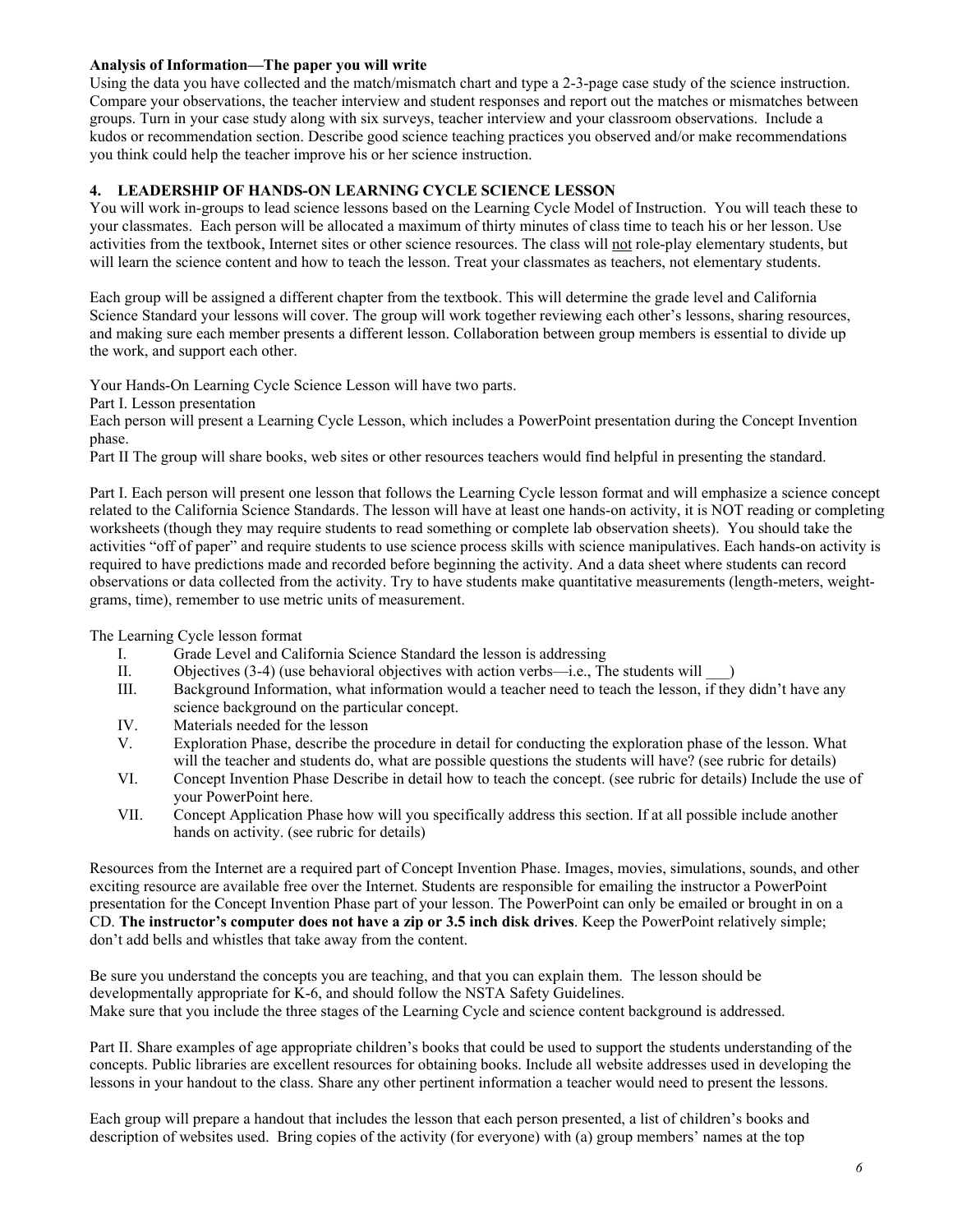### **C lass Evaluations of Lesson**

Each group will prepare an evaluation instrument to be used by five class members not in the group, The evaluation instruments should have the group member's names, title and science topic at the top. Have five categories to judge the presentations, and a rating scale of one to five, with one representing the best. **Give the instructor a copy of evaluation that includes a description of each person's role in researching and presenting the lessons.** 

#### **Group Members Evaluations of each other**

Each group member is responsible for turning into the instructor points for each group member separately. Do not include your self in the points. Write out each members name and assign points that reflect how effectively the person worked with the group and their effort. For groups of three divide nine points between the two other members. For groups of four divide ten points between the three other members.

#### **PRIMARY TEACHING PERFORMANCE EXPECTATIONS**

TPE 1A: Subject-Specific Pedagogical Skills for Multiple Subject Teaching Assignments TPE 2: Monitoring Student Learning During Instruction TPE 4: Making Content Accessible TPE 5: Student Engagement TPE 6: Developmentally Appropriate Teaching Practices TPE 6A: Developmentally Appropriate Practices in Grades K-3 TPE 6B: Developmentally Appropriate Practices in Grades 4-8 TPE 9: Instructional Planning TPE 10: Instructional Time TPE 13: Professional Growth

#### **SECONDARY TEACHING PERFORMANCE EXPECTATION**

TPE 7: Teaching English Learners

#### **5. SCIENCE PRACTICUM WITH SCHOOL AGE CHILDREN – Critical Assessment Task (CATs)**

Present the Learning Cycle Lesson you presented in class either to a whole class, a small group of students or any small group of children (3-4). After presenting the lesson write the reflection. Include each question below followed by your response. Include data sheets the students completed. (No more than six)

Reflection Essay

- 1. Describe the group you presented to. If small group include number of children and ages. If you present to a class, or small group in a school setting, include grade level and number of students.
- 2. Write out the CA science standard your lesson addresses, and describe what you did during the lesson.
- 3. How did the children respond? (What did they say and do?)
- 4. How do the children's actions and responses demonstrate their level of understanding? Give specific examples of student responses to each stage of the learning cycle that allowed you to gauge its effectiveness.
- 5. How did you (or can you) improve upon your lesson to facilitate understanding?
- 6. How could you accommodate special needs of students?
- 7. How would you change the lesson before presenting it again?

#### **PRIMARY TEACHING PERFORMANCE EXPECTATIONS**

TPE 1A: Subject-Specific Pedagogical Skills for Multiple Subject Teaching Assignments

Teaching Science in a Multiple Subject Assignment

- TPE 2: Monitoring Student Learning During Instruction
- TPE 4: Making Content Accessible
- TPE 5: Student Engagement

TPE 6: Developmentally Appropriate Teaching Practices

TPE 6A: Developmentally Appropriate Practices in Grades K-3

TPE 6B: Developmentally Appropriate Practices in Grades 4-8

TPE 13: Professional Growth

#### **SECONDARY TEACHING PERFORMANCE EXPECTATION**

TPE 8: Learning about Students

TPE 12: Professional, Legal, and Ethical Obligations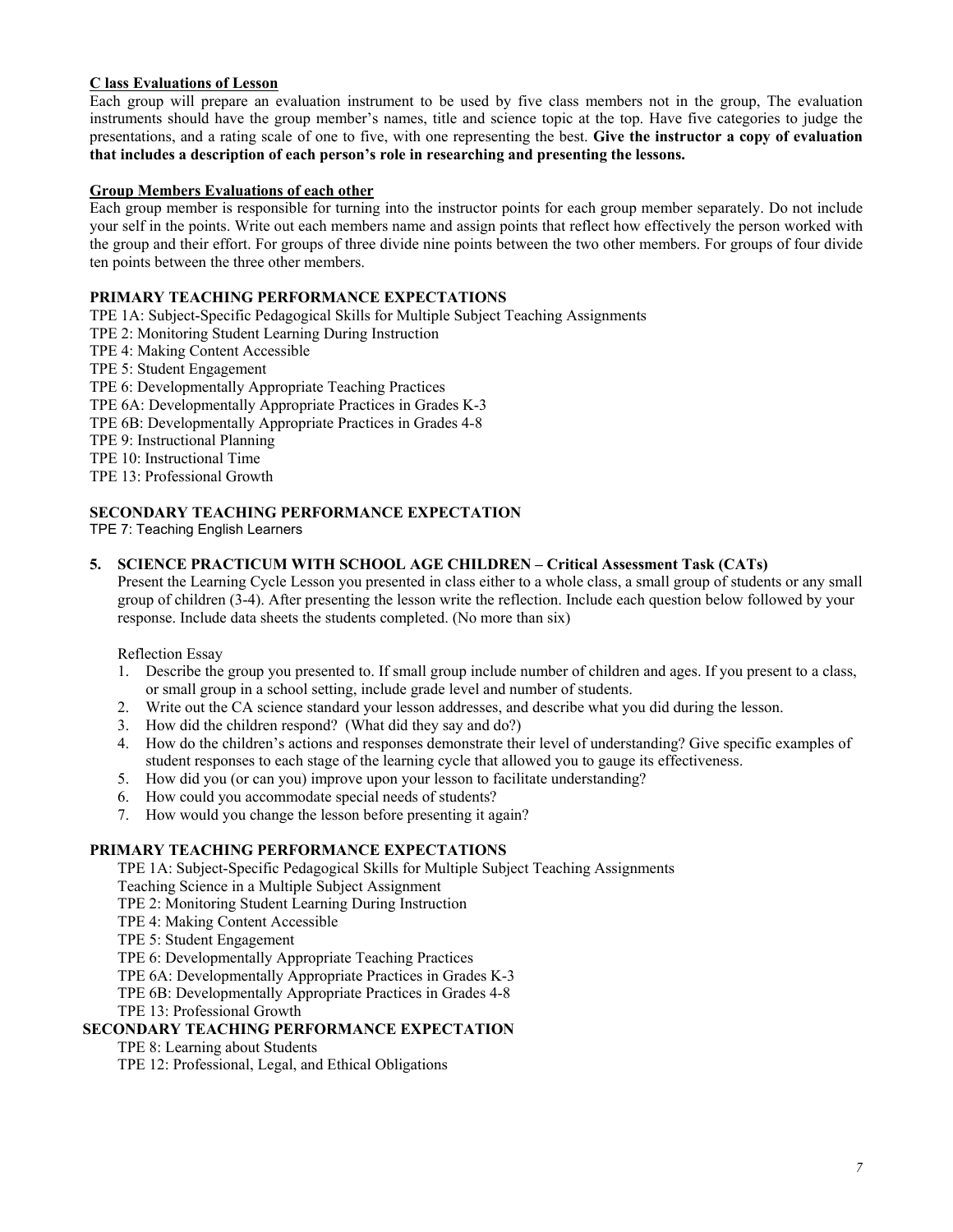### **6. Final Learning Cycle Lesson & Alternative Assessment**

Use your lesson from Leadership of Hands-on Science lesson. After presenting it to your classmates, and children modify the lesson to reflect changes you made to improve it.

The lesson format

- I. California Science Standard the lesson is addressing<br>II. Objectives (3-4) (use behavioral objectives with action
- Objectives  $(3-4)$  (use behavioral objectives with action verbs—i.e., The students will  $\qquad$ )
- III. Background Information, what information would a teacher need to teach the lesson, if they didn't have any science background on the particular concept.
- IV. Materials needed for the lesson
- V. Exploration Phase, describe the procedure in detail for conducting the exploration phase of the lesson. What will the teacher and students do, what are possible questions the students will have? (see rubric for details)
- VI. Concept Invention Phase Describe in detail how to teach the concept. (see rubric for details) Include the use of your PowerPoint here.
- VII. Concept Application Phase how will you specifically address this section. If at all possible include another hands on activity. (see rubric for details)

**Science Process Skills** – explanation of science process skills used and how they're used. Examples are students will make predictions, record data or observations. Look at the Experimentation and Investigation section of the California Science Standards for ideas.

## **Alternative Assessment & Rubric**

One alternative assessment for the Unit, Include the detailed alternative assessment. It should be ready to give to students. Describe how your alternative assessment will measure whether or not the students mastered the standard. Write a very specific scoring rubric to use with your alternative assessment. Describe the score that would determine if the student mastered the rubric. If the students did not master the standard, describe possible remediation would you try. (See rubric for details)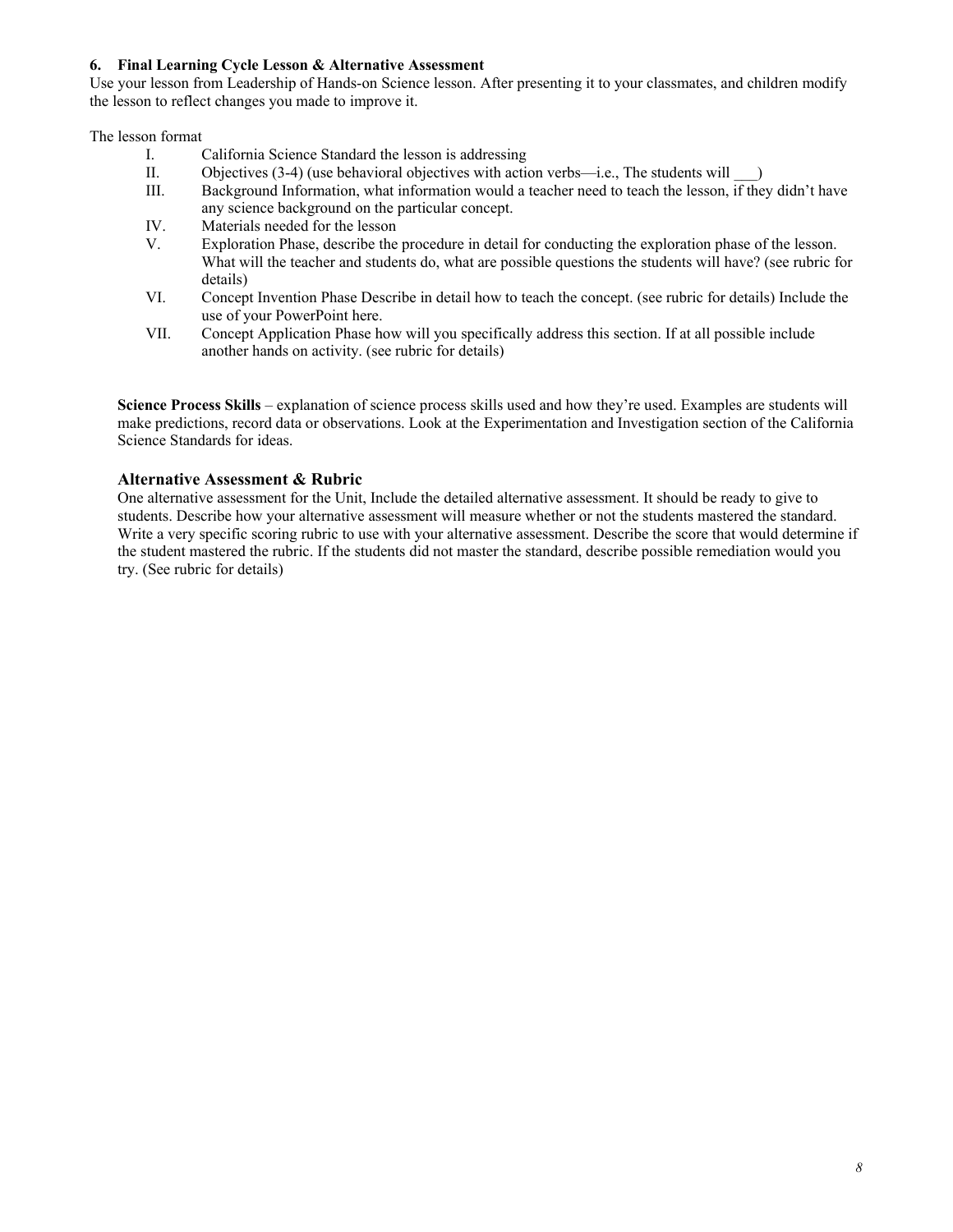## **7. PARTICIPATION, COLLABORATION AND PROFESSIONALISM**

Students will engage in active learning each class session, and will be expected to actively participate, collaborate, and demonstrate professionalism at all times.

- Do you participate in class discussions productively, sharing your knowledge and understandings?
- Do you interact productively with your peers, taking on a variety of roles (leader, follower, etc.)?
- Do you contribute appropriately to group work—do you "do your share"?
- Are you able to accept others' opinions?
- Do you support your peers during their presentations?
- Can you monitor and adjust your participation to allow for others' ideas as well as your own to be heard?
- Do you show a positive attitude and disposition towards teaching all students?
- Do you exhibit professional behavior at all times?

|                                | <b>Excellent</b>                                                                                                                                                                                                                                                                                                                                                             | Acceptable                                                                                                                                                                                                                                                                                  | Unacceptable                                                                                                                                                                                                                                                     |  |
|--------------------------------|------------------------------------------------------------------------------------------------------------------------------------------------------------------------------------------------------------------------------------------------------------------------------------------------------------------------------------------------------------------------------|---------------------------------------------------------------------------------------------------------------------------------------------------------------------------------------------------------------------------------------------------------------------------------------------|------------------------------------------------------------------------------------------------------------------------------------------------------------------------------------------------------------------------------------------------------------------|--|
|                                | 11-14 points                                                                                                                                                                                                                                                                                                                                                                 | 7-10 points                                                                                                                                                                                                                                                                                 | 0-6 points                                                                                                                                                                                                                                                       |  |
| Attitude                       | Consistently displays a positive<br>attitude. May offer constructive<br>criticism and include<br>alternatives that show initiative.                                                                                                                                                                                                                                          | Displays a positive attitude.<br>May offer constructive<br>criticism and include alterna-<br>tives that show initiative.                                                                                                                                                                    | Seldom has a positive<br>attitude. Often is critical.<br>Does not offer alternative<br>solutions to criticism.                                                                                                                                                   |  |
| Participation                  | Attends every class, always on<br>time and well prepared, and<br>never leaves early. Gives<br>closest attention to class<br>activities and speakers.                                                                                                                                                                                                                         | Attends every class, on time<br>and prepared, and never<br>leaves early. Gives most<br>attention to class activities<br>and speakers.                                                                                                                                                       | Is not always ready when<br>class time begins. Doesn't<br>give full attention in class;<br>sometimes talks when<br>others are speaking.                                                                                                                          |  |
| Professionalism                | Consistently behaves, talks and<br>works in a professional manner,<br>regardless of task/topic.                                                                                                                                                                                                                                                                              | Most of the time, behaves,<br>talks and works in a<br>professional manner,<br>regardless of task or topic.                                                                                                                                                                                  | Seldom behaves, talks,<br>and works in a<br>professional manner,<br>regardless of task or topic.                                                                                                                                                                 |  |
| Collaboration                  | Consistently listens to, shares<br>with, and supports the efforts of<br>others. Tries to keep people<br>working well together.                                                                                                                                                                                                                                               | Most of the time listens to.<br>shares with, and supports the<br>efforts of others, but<br>sometimes is not a good<br>team member.                                                                                                                                                          | Rarely listens to, shares<br>with, and supports the<br>efforts of others. Is not<br>always a good team<br>player.                                                                                                                                                |  |
| Contributions                  | Consistently provides useful<br>ideas; always stays focused on<br>the task. Exhibits a lot of effort<br>and valuable contributions.                                                                                                                                                                                                                                          | Most of the time provides<br>useful ideas; most of the time<br>stays focused. A satisfactory<br>group member who does<br>what is required.                                                                                                                                                  | Rarely provides useful<br>ideas; not always focused.<br>Reluctant to participate.<br>Lets others take charge<br>and participate.                                                                                                                                 |  |
| Disposition<br>toward teaching | Consistently demonstrates<br>concern in learning to teach all<br>children. Always demonstrates<br>strong commitment toward<br>developing (a) an<br>understanding of children, (b)<br>teaching strategies, and (c)<br>knowledge of the CA Standards<br>for the Teaching Profession<br>(CSTP), Teacher Performance<br>Expectations (TPE), and CA<br>Science Content Standards. | Most of the time<br>demonstrates concern in<br>learning to teach all children.<br>Often demonstrates<br>commitment toward<br>developing (a) an<br>understanding of children, (b)<br>teaching strategies, and (c)<br>knowledge of the CSTP's,<br>TPE's, and CA Science<br>Content Standards. | Rarely shows concern in<br>learning to teach all<br>children. Rarely<br>demonstrates commitment<br>toward developing (a) an<br>understanding of children,<br>(b) teaching strategies,<br>and (c) knowledge of the<br>CSTP's, TPE's, and CA<br>Science Standards. |  |
| Leadership                     | Shows strength through<br>leadership in different class<br>activities; other students<br>respect you as a leader.<br>You will do a self assessment, using this rubric, and write a 1-2 page rationale.                                                                                                                                                                       | Effectively participates and<br>contributes, but rarely shows<br>leadership qualities.                                                                                                                                                                                                      | Does not show leadership<br>in any area of class.<br><b>Total Score:</b>                                                                                                                                                                                         |  |

vill do a self assessment, using this rubric, and write a 1-2 page rationale. The professor will also do an assessment, using this rubric.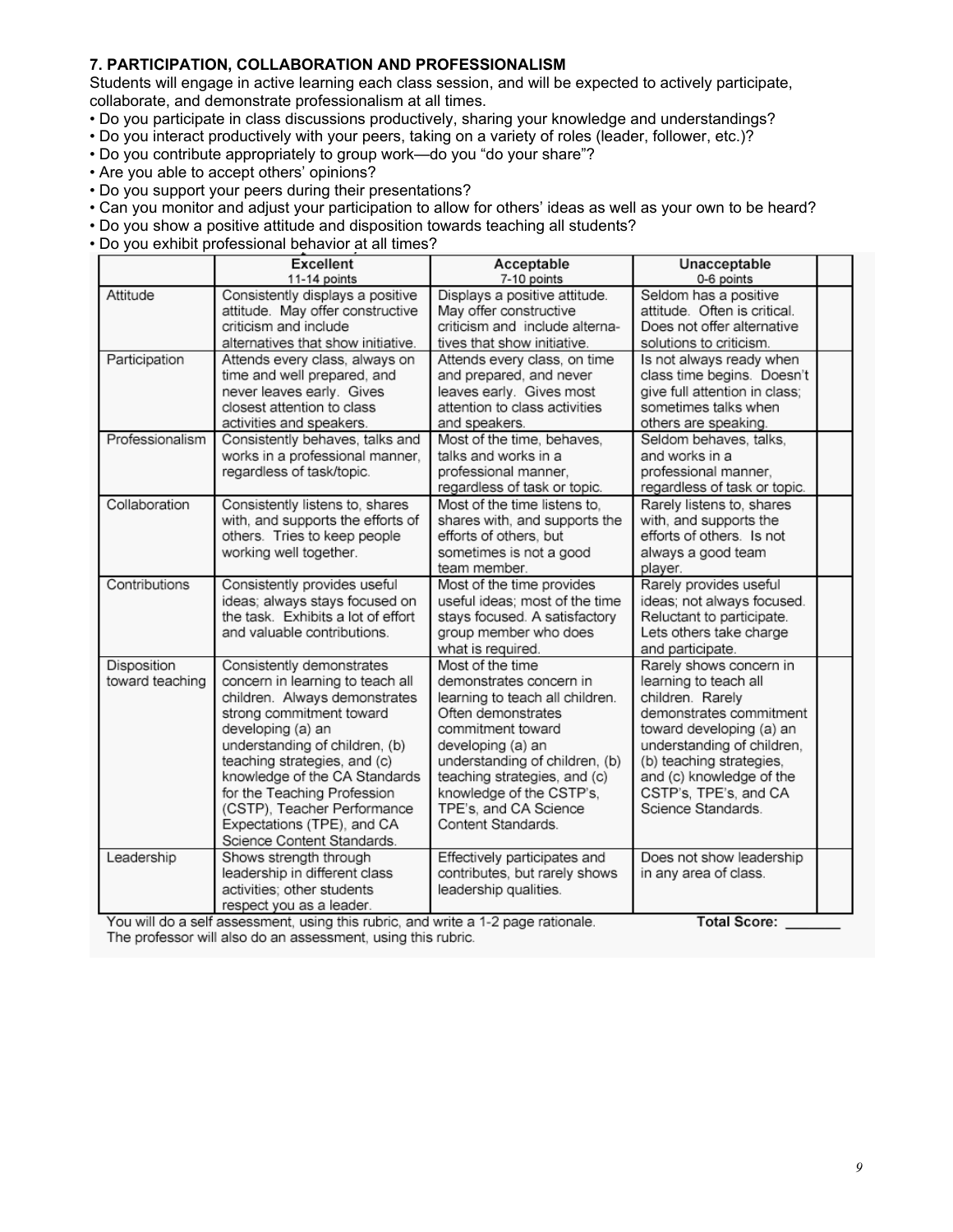# **Rubric for SCIENCE INSTRUCTION CASE STUDY**

| Score | Criteria     | Quality of Work                         |                                           |                        |                        |
|-------|--------------|-----------------------------------------|-------------------------------------------|------------------------|------------------------|
|       |              | All questions are                       | All questions are                         | All questions are      | Not all questions are  |
|       | Classroom    | followed by specific                    | followed by answers. followed by answers. |                        | followed by answers.   |
|       | Observations | examples. Two or                        | Two or more                               | One observation is     | One observation is     |
|       |              | more observations                       | observations are                          | made and referred      | made. Observations     |
|       |              | are made and                            | made and referred                         | too. Observations are  | are not very specific. |
|       |              | referred too for each                   | too.                                      | not very specific.     |                        |
|       |              | question.                               |                                           |                        |                        |
|       |              | 20 pts.                                 | 17 pts.                                   | 13 pts.                | 5 pt.                  |
|       |              | Teacher was                             | Teacher was                               | It is not clear if the | It is not clear if the |
|       |              | interviewed in                          | interviewed in                            | teacher was            | teacher was            |
|       |              | person. Follow up                       | person. All questions interviewed in      |                        | interviewed in         |
|       |              | questions were                          | are followed by the                       | person. All questions  | person. Questions are  |
|       | Teacher      | asked. All questions                    | teacher's responses.                      | are followed by the    | not followed by the    |
|       | Interview    | are followed by the                     | Some teacher                              | teacher's responses.   | teacher's responses.   |
|       |              | teacher's responses.                    | responses are not                         |                        | Missing some           |
|       |              | Teacher responses                       | specific.                                 |                        | teacher responses.     |
|       |              | are specific and                        |                                           |                        |                        |
|       |              | detailed.                               |                                           |                        |                        |
|       |              | 20 pts.                                 | 17 pts.                                   | $13$ pts.              | 5 pt.                  |
|       | Student      | Six student responses Student responses |                                           | Less than six          | No student             |
|       | Responses to | follow each question. don't follow      |                                           | responses are          | responses.             |
|       | Survey       |                                         | question.                                 | included.              |                        |
|       |              | $10$ pts.                               | 8 pts.                                    | 5 pts.                 | 0 pts.                 |
|       |              | Analysis of                             | Analysis of                               | Analysis of            | Analysis of            |
|       |              | information includes                    | information includes                      | information includes   | information includes   |
|       |              | detailed description                    | description of                            | description of         | nearly all             |
|       |              | of matches and                          | matches and                               | matches and            | descriptions of        |
|       |              | mismatches between                      | mismatches between                        | mismatches between     | matches and            |
|       |              | data collected. The                     | data collected. The                       | data collected. Most   | mismatches between     |
|       |              | questions on Data                       | questions on Data                         | questions on Data      | data collected. A few  |
|       | Analysis of  | Analysis Chart are                      | Analysis Chart are                        | Analysis Chart are     | questions on Data      |
|       | Information  | addressed.                              | addressed.                                | addressed.             | Analysis Chart are     |
|       |              | Recommendations or                      | Recommendations or                        | Recommendations or     | addressed.             |
|       |              | kudos included.                         | kudos included.                           | kudos included.        | Recommendations or     |
|       |              | 3-2 pages.                              | 2-1 pages.                                | 1 page.                | kudos included.        |
|       |              |                                         |                                           |                        | 1 page or less         |
|       |              | 50 pts.                                 | 44 pts.                                   | 39 pts.                | 25 pts.                |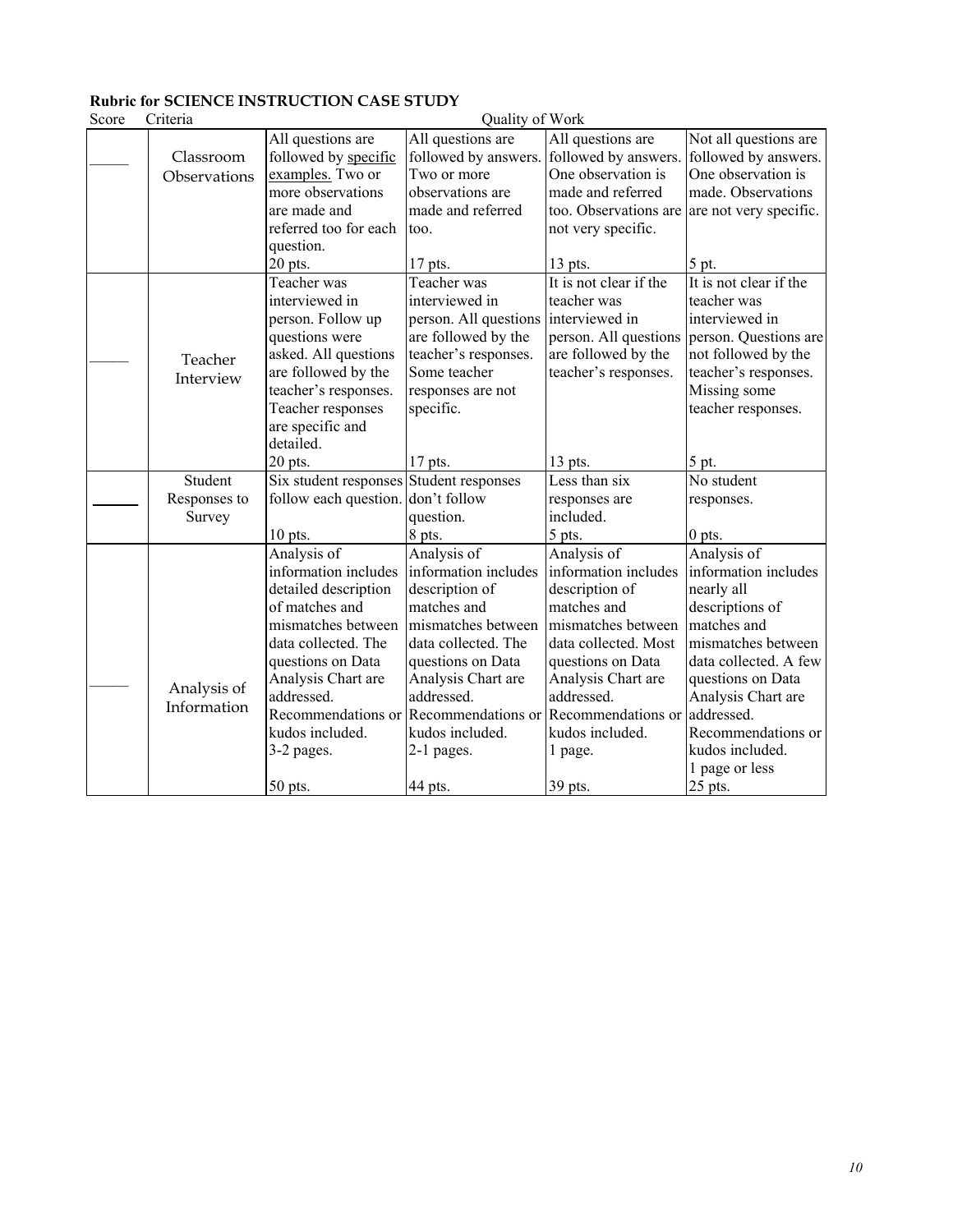# **Rubric for SCIENCE PRACTICUM WITH SCHOOL AGE CHILDREN**

| Score            | Criteria Quality of Work |                      |                      |                      |
|------------------|--------------------------|----------------------|----------------------|----------------------|
|                  | <b>Brief</b> detailed    | Brief description of | Brief description of | No description of    |
| Activity &       | description of           | Activity. Standard   | Activity. Standard   | Activity. Standard   |
| <b>Standards</b> | Activity. Standard       | listed and students  | listed and students  | missing and/or       |
|                  | listed and students      | described.           | not described.       | students not         |
|                  | described.               |                      |                      | described.           |
|                  | $20$ pts.                | 16 pts.              | $12$ pts.            | $0$ pts.             |
|                  | All questions            | All questions        | Nearly all questions | Questions not        |
|                  | followed by              | followed by          | followed by          | followed by          |
| Reflective       | answers. Reflection      | answers. Reflection  | answers. Reflection  | answers. Reflection  |
| Paper            | addresses all of the     | addresses all of the | doesn't address all  | doesn't address all  |
|                  | questions in detail      | questions in detail  | of the questions in  | of the questions in  |
|                  | and includes many        | and includes a few   | detail and includes  | detail and doesn't   |
|                  | references to            | references to        | one reference to     | include reference to |
|                  | student's specific       | student's specific   | student's specific   | student's specific   |
|                  | actions during the       | actions during the   | actions during the   | actions during the   |
|                  | activity.                | activity.            | activity.            | activity.            |
|                  | 40 pts.                  | 35pts.               | 32pts.               | 20 pts.              |
|                  | Reflection includes      | Reflection includes  | Reflection includes  | No reflection on     |
|                  | paragraph with           | paragraph with a     | paragraph with one   | lesson               |
| Lesson           | many specific            | few specific         | example of how       | improvement.         |
| Improvements     | examples of how          | examples of how      | you would improve    |                      |
|                  | you would improve        | you would improve    | the lesson before    |                      |
|                  | the lesson before        | the lesson before    | presenting it again. |                      |
|                  | presenting it again.     | presenting it again. |                      |                      |
|                  | 20 pts.                  | 16pts.               | 12 pts.              | $0$ pts.             |
|                  | Handout from all         | Handout from         | Handout from one     | No Handouts          |
| Handouts         | students showing         | some students        | student showing      |                      |
|                  | either recorded          | showing either       | either recorded data |                      |
|                  | data and/or              | recorded data        | and/or predictions   |                      |
|                  | predictions and/or       | and/or predictions   | and/or observations  |                      |
|                  | observations             | and/or observations  |                      |                      |
|                  | 5 pts.                   | 4 pts.               | 1 pts.               | $0$ pts.             |
|                  | Many Specific            | A few Specific       | Some examples for    | A few examples for   |
|                  | Examples for each        | Examples for each    | each stage of the    | each stage of the    |
| Learning         | stage of the             | stage of the         | learning cycle.      | learning cycle.      |
| Cycle Lesson     | learning cycle.          | learning cycle.      | Addressed how        | Addressed how        |
|                  | Addressed how            | Addressed how        | well students        | well students        |
|                  | well students            | well students        | comprehended the     | comprehended the     |
|                  | comprehended the         | comprehended the     | concept at the end   | concept at the end   |
|                  | concept at the end       | concept at the end   | of the lesson stage. | of the lesson stage. |
|                  | of the lesson stage.     | of the lesson stage. |                      |                      |
|                  | 15pts.                   | 12 pts.              | 10pts.               | 8pts.                |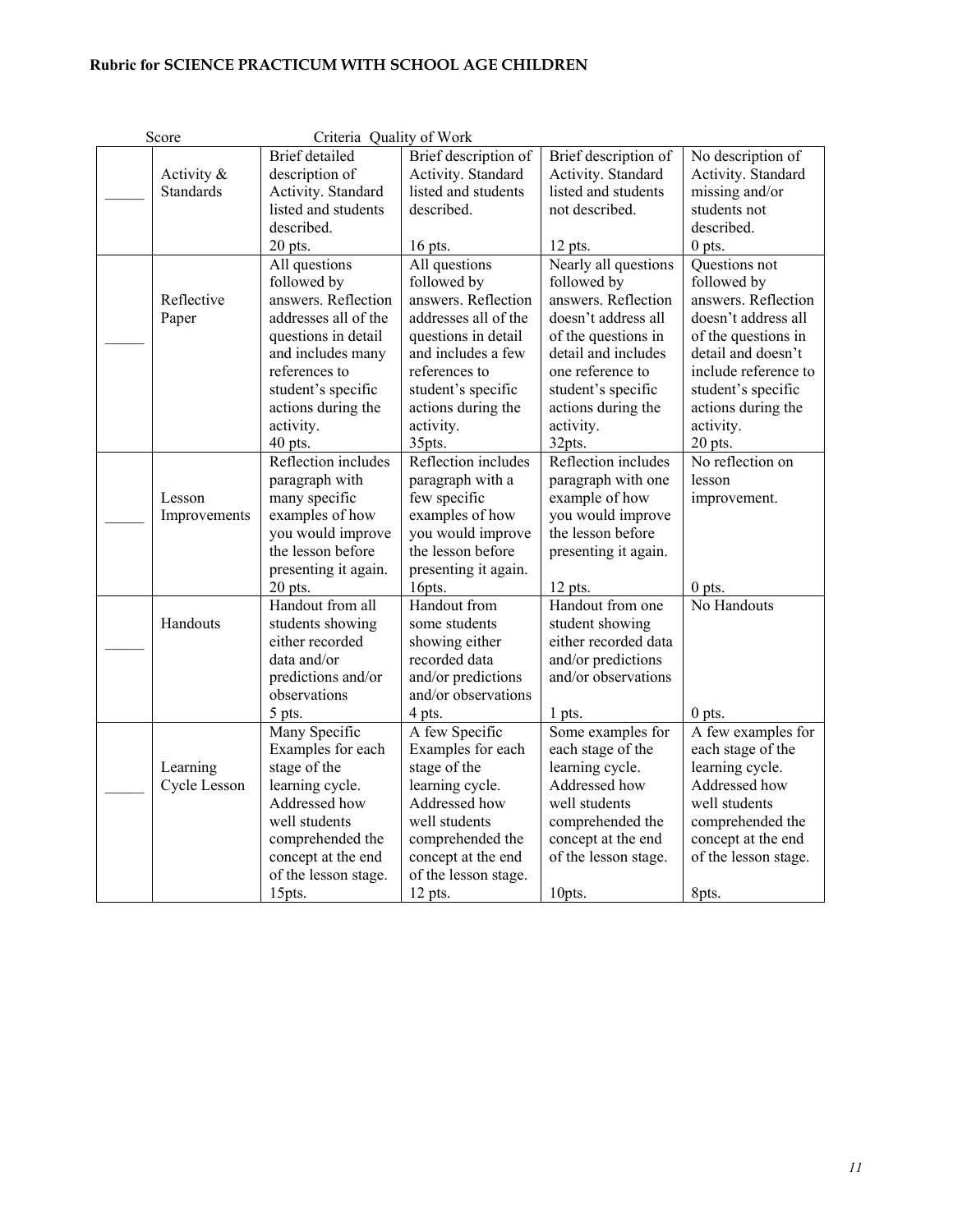# **Rubric for Leadership of Hands-On Science Lessons**

Concept Name Name

| Score | Criteria    |                        | Quality of Work                       |                                                        |                                              |
|-------|-------------|------------------------|---------------------------------------|--------------------------------------------------------|----------------------------------------------|
|       |             | Lesson contained all   | Lesson contained all                  | Lesson contained all Lesson missing                    |                                              |
|       |             | sections. Very         | sections. Some                        |                                                        | sections. Few details sections. Not specific |
|       | Lesson Plan | specific and detailed  | details and easy to                   |                                                        | or detailed                                  |
|       | Format      | and easy to follow     | follow                                |                                                        |                                              |
|       |             | 5 pts.                 | 4 pts.                                | 2 pts.                                                 | 1 pt.                                        |
|       |             | Used numerous          | Used some visuals in                  | Used few visuals in                                    | No visuals in Power                          |
|       |             | visuals in Power       | Power Point                           | Power Point                                            | Point presentation.                          |
|       |             | Point presentation.    | presentation.                         | presentation.                                          | Description of two or                        |
|       | Technology  | Description of Five    | Description of four                   | Description of Three                                   | fewer web pages                              |
|       |             | or more web pages      | web pages connected                   | web pages connected connected to concept               |                                              |
|       |             | connected to concept   |                                       | to concept in handout to concept in handout in handout |                                              |
|       |             | in handout. 10 pts.    | 7 pts.                                | 4 pts.                                                 | $0$ pt.                                      |
|       |             | All students           | Some students                         | A minimal number                                       | None of the students                         |
|       |             | participated in a      | participated in a                     | of students                                            | participated in a                            |
|       |             | developmentally        | developmentally                       | participated in a                                      | hands-on science                             |
|       |             | appropriate hands-on   | appropriate hands-on hands-on science |                                                        | activity, made                               |
|       | Exploration | science activity,      | science activity,                     | activity, made                                         | observations, and/or                         |
|       | Activity    | made observations,     | made observations,                    | observations, and/or                                   | collected data. No                           |
|       |             | and/or collected data. | and/or collected data.                | collected data. No                                     | Predictions are made.                        |
|       |             | Predictions are made   | Predictions are made                  | Predictions are made.                                  |                                              |
|       |             | before beginning       | before beginning                      |                                                        |                                              |
|       |             | activity.              | activity.                             |                                                        |                                              |
|       |             | $10$ pts.              | 8 pts.                                | 6pts.                                                  | $0$ pt.                                      |
|       |             | 1. Lesson contains an  | 2. Do Student's                       | 3. Do students                                         |                                              |
|       |             | activity-based         | make predictions or                   | discuss what they                                      |                                              |
|       |             | exploration related to | theories elicited and                 | observe, clarifying                                    |                                              |
|       |             | the question or        | discussed without                     | their observations                                     |                                              |
|       | Exploration | problem that allows    | being corrected?                      | and data with each                                     |                                              |
|       | Phase       | students to collect    |                                       | other and the                                          |                                              |
|       |             | data or search for     |                                       | teacher?                                               |                                              |
|       |             | patterns.              |                                       |                                                        |                                              |
|       |             |                        |                                       |                                                        | None of the parts of                         |
|       |             | Three of Three         | Two of Three                          | One of Three Present an exploration phase              |                                              |
|       |             | Present                | Present.                              | 6 pts.                                                 | present                                      |
|       |             | 10pts.                 | 8 pts.                                |                                                        | $0$ pt.                                      |
|       |             | 1. The teacher takes   | 2. The teacher                        | 3. Student's are                                       | 4. The students'                             |
|       |             | an active role in      | includes formal                       | encouraged to                                          | efforts are guided by                        |
|       |             | presenting the         | instruction using                     | formulate solutions                                    | the teacher; students                        |
|       | Concept     | concept.               | textbooks,                            | or answers in                                          | are encouraging to                           |
|       | Invention   | Students make their    | audiovisuals, or                      | writing, through                                       | reflect on their                             |
|       | Phase       | own meaning out of     | demonstrations.                       | discussion, and/or in                                  | evidence, reasons,                           |
|       |             | the observations       |                                       | small group work?                                      | and the                                      |
|       |             |                        |                                       |                                                        | consequences or                              |
|       |             |                        |                                       |                                                        | implications of their                        |
|       |             |                        |                                       |                                                        | solutions?                                   |
|       |             |                        | Three of four are                     | Two of four are                                        | One of four are                              |
|       |             | Four of four present   | present.                              | present                                                | present                                      |
|       |             | 15 pts.                | 13 pts.                               | $10$ pts.                                              | 7pt.                                         |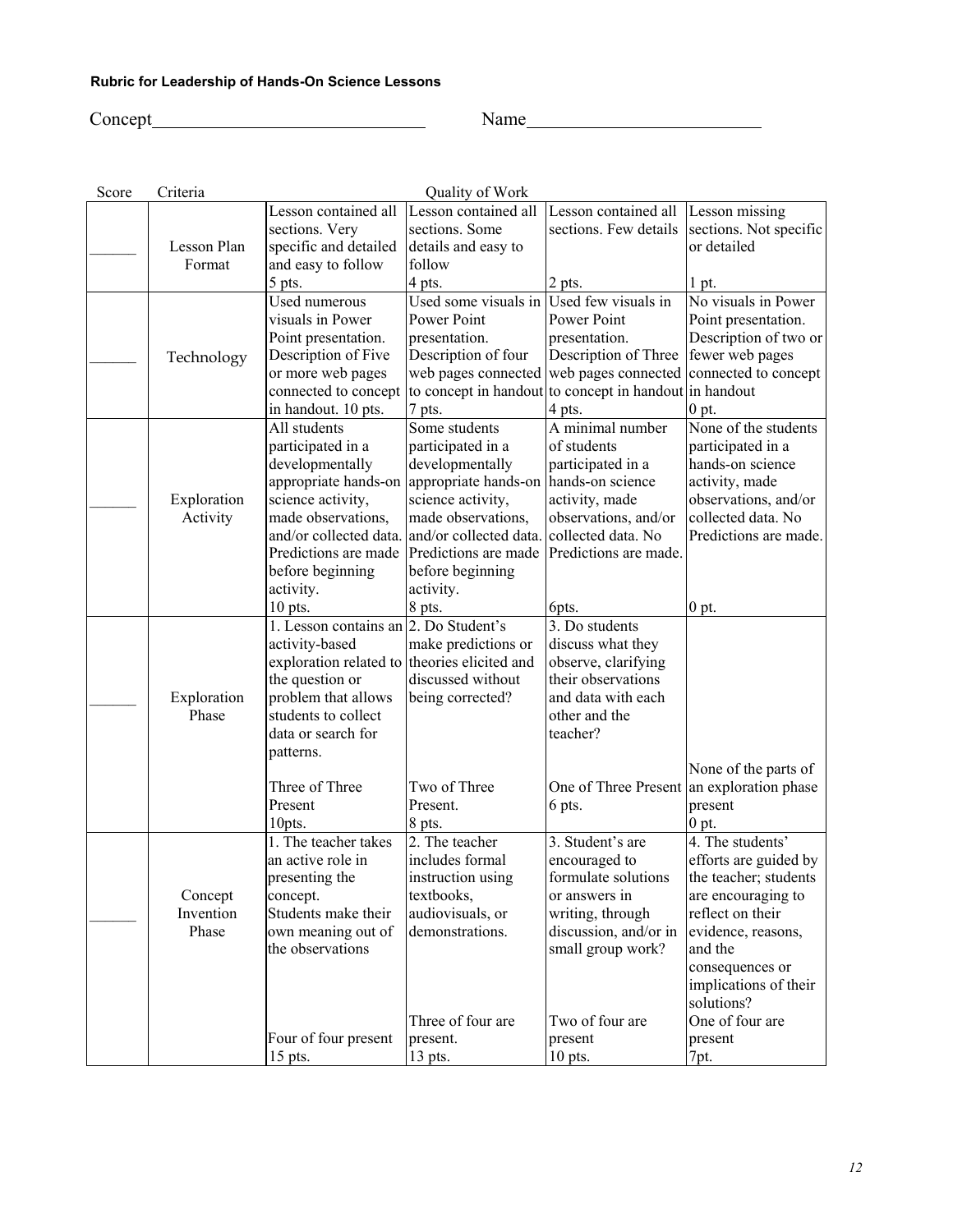|                        | You provided a                  | You provided a very                         | You provided an                            | You provided a poor          |
|------------------------|---------------------------------|---------------------------------------------|--------------------------------------------|------------------------------|
|                        | thorough explanation            | short explanation of                        | incomplete                                 | explanation of the           |
|                        | of the science                  | the science concept,                        | explanation of the                         | science concept, and         |
| <b>Science Content</b> | concept, and                    | and demonstrated                            | science concept, and                       | demonstrated a poor          |
| Background             | demonstrated a                  | some understanding                          | did not demonstrate a understanding of the |                              |
|                        | correct and thorough            | of it in lesson and                         | correct and thorough                       | science concept you          |
|                        | understanding of it in handout. |                                             | understanding of it in were teaching in    |                              |
|                        | lesson and handout.             |                                             | lesson and handout.                        | lesson and handout.          |
|                        | $10$ pts.                       | 8 pts.                                      | 6 pts.                                     | 2 pt.                        |
|                        | Does the Concept                | Does the Concept                            | Does the Concept                           | The Concept                  |
|                        | Application                     | Application                                 | Application                                | Application                  |
|                        | Phase have many                 | Phase have some                             | Phase have a few                           | Phase is missing             |
|                        | tasks or problems               | tasks or problems                           | tasks or problems                          | tasks or problems            |
|                        | where students apply            | where students apply                        | where students apply                       | where students apply         |
| Concept                | the concepts to real-           | the concepts to real-                       | the concepts to real-                      | the concepts to real-        |
| Application            | world, situations, or           | world, situations, or                       | world, situations, or                      | world, situations, or        |
| Phase                  | extend the concepts             | extend the concepts                         | extend the concepts                        | extend the concepts          |
|                        | to new situations?              | to new situations?                          | to new situations?                         | to new situations?           |
|                        | Do students generate            | Do students generate                        | Do students generate                       | Students do not              |
|                        | new questions, or               | new questions, or                           | new questions, or                          | generate new                 |
|                        | articulate unresolved           | articulate unresolved                       | articulate unresolved                      | questions, or                |
|                        | problems.                       | problems.                                   | problems.                                  | articulate unresolved        |
|                        |                                 |                                             |                                            | problems.                    |
|                        | 20 pts.<br>Showed five or more  | 17 pts.                                     | 15 pts.                                    | O pt.<br>Showed two or fewer |
|                        |                                 | Showed four                                 | Showed three                               |                              |
| Children's             | examples.                       | examples.                                   | examples.                                  | examples.                    |
| <b>Books</b>           | 5 pts.                          | 4 pts.                                      | $3$ pts.                                   | 2 pt.                        |
|                        | 1. Learning Cycle               | Handout included 2                          | Handout included 1                         | No Handout                   |
|                        | Lesson Plan,                    | of 3 components.                            | of 3 components.                           |                              |
|                        | 2. Description of               |                                             |                                            |                              |
| Handout                | web sites related to            |                                             |                                            |                              |
|                        | concept.                        |                                             |                                            |                              |
|                        | 3. Children's Books             |                                             |                                            |                              |
|                        | 5 pts.                          | 4pts.                                       | 2 pts.<br>There was little                 | $0$ pt.<br>You did a         |
|                        | Your presentation               | Your presentation                           |                                            |                              |
|                        | was outstanding.                | was well done. Some<br>evidence of planning | evidence of planning<br>and practice       | presentation.                |
| Presentation           | Evidence of planning            |                                             |                                            |                              |
|                        | and practice<br>5 pts.          | and practice<br>4 pts.                      | $3$ pts.                                   | 2 pts.                       |
|                        | Average of grade                |                                             |                                            |                              |
| Group                  | given by group                  |                                             |                                            |                              |
| Participation          | members then                    |                                             |                                            |                              |
|                        | assigned correlating            |                                             |                                            |                              |
|                        | score                           |                                             |                                            |                              |
|                        | 5pts.                           | 4pts.                                       | 3pts.                                      | 2 pts.                       |
|                        |                                 |                                             |                                            |                              |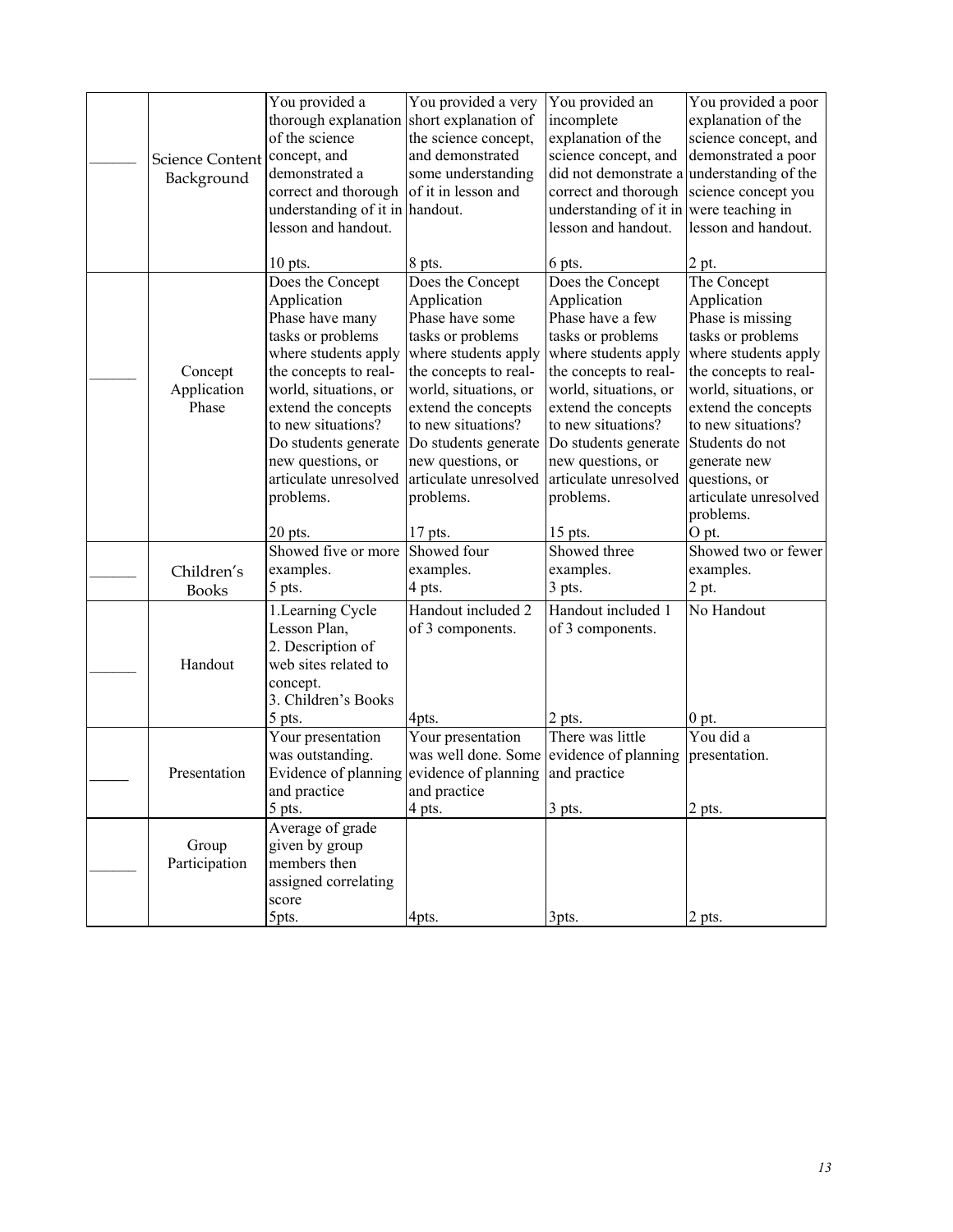## Final Learning Cycle Lesson & Assessment Rubric *To have lesson returned, turn in a stamped, self-addressed manila envelope with lesson.*

| Standard                      | Science Standard and<br>grade level is listed.<br>5 pts.                                                                                                                                               | Science Standard and<br>grade level is nearly<br>complete.<br>4 pts.                                                                           | Missing either<br>Science Standard or<br>grade level<br>$3$ pts.                                                                                                      | Missing both<br>$0$ pt.                                                                                                                                                                             |
|-------------------------------|--------------------------------------------------------------------------------------------------------------------------------------------------------------------------------------------------------|------------------------------------------------------------------------------------------------------------------------------------------------|-----------------------------------------------------------------------------------------------------------------------------------------------------------------------|-----------------------------------------------------------------------------------------------------------------------------------------------------------------------------------------------------|
| Lesson Plan<br>Format         | Lesson contained all<br>sections. Very specific<br>and detailed and easy to<br>follow<br>$5$ pts.                                                                                                      | Lesson contained all<br>sections. Some details<br>and easy to follow<br>4 pts.                                                                 | Lesson contained all<br>sections. Few details<br>2 pts.                                                                                                               | Lesson missing<br>sections. Not<br>specific or<br>detailed<br>$1$ pt.                                                                                                                               |
| Objectives                    | 3 to 4 behavior<br>objectives with action<br>verbs are written in<br>complete sentences.<br>5 pts.                                                                                                     | Behavioral objectives<br>are poorly written.<br>4 pts.                                                                                         | Objectives are not<br>behavioral objectives.<br>$3$ pts.                                                                                                              | Objectives are<br>absent.<br>$0$ pt.                                                                                                                                                                |
| Exploration<br>Phase          | 1. Lesson contains an<br>activity-based<br>exploration related to<br>the question or problem<br>that allows students to<br>collect data or search for<br>patterns.<br>Three of Three Present<br>15pts. | 2. Do Student's make<br>predictions or theories<br>elicited and discussed<br>without being<br>corrected?<br>Two of Three Present.<br>$13$ pts. | 3. Do students discuss<br>what they observe,<br>clarifying their<br>observations and data<br>with each other and<br>the teacher?<br>One of Three Present<br>$10$ pts. | None of the parts<br>of an exploration<br>phase present<br>$0$ pt.                                                                                                                                  |
| Concept<br>Invention<br>Phase | 1. The teacher takes<br>an active role in<br>presenting the<br>concept.<br>Students make their<br>own meaning out of<br>the observations                                                               | 2. The teacher<br>includes formal<br>instruction using<br>textbooks,<br>audiovisuals, or<br>demonstrations.                                    | 3. Student's are<br>encouraged to<br>formulate solutions or<br>answers in writing,<br>through discussion,<br>and/or in small group<br>work?                           | 4. The students'<br>efforts are guided<br>by the teacher,<br>encouraging<br>students to reflect<br>on their evidence,<br>reasons, and the<br>consequences or<br>implications of<br>their solutions? |
|                               | Four of four present<br>20 pts.                                                                                                                                                                        | Three of four are<br>present.<br>17 pts.                                                                                                       | Two of four are<br>present<br>15 pts.                                                                                                                                 | One of four are<br>present<br>13pt.                                                                                                                                                                 |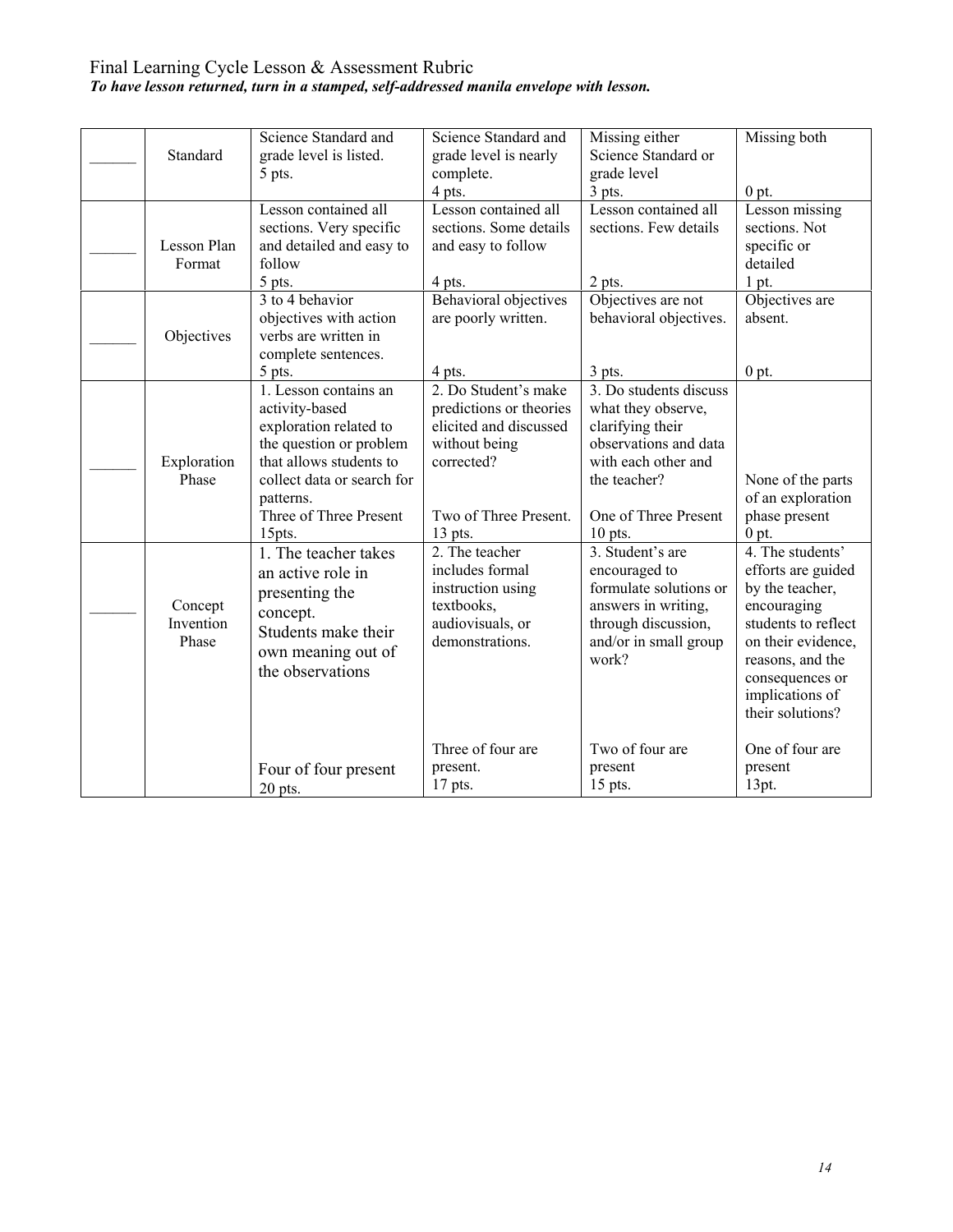| Concept<br>Application<br>Phase | Does the Concept<br>Application<br>Phase have many<br>tasks or problems<br>where students<br>apply the concepts<br>to real-world,<br>situations, or<br>extend the concepts<br>to new situations?<br>Do students<br>generate new<br>questions, or<br>articulate<br>unresolved<br>problems.<br>$15$ pts. | Does the Concept<br>Application<br>Phase have some<br>tasks or problems<br>where students<br>apply the concepts<br>to real-world,<br>situations, or<br>extend the concepts<br>to new situations?<br>Do students<br>generate new<br>questions, or<br>articulate<br>unresolved<br>problems.<br>13 pts. | Does the Concept<br>Application<br>Phase have a few<br>tasks or problems<br>where students<br>apply the concepts<br>to real-world,<br>situations, or<br>extend the concepts<br>to new situations?<br>Do students<br>generate new<br>questions, or<br>articulate<br>unresolved<br>problems.<br>10 pts. | The Concept<br>Application<br>Phase is missing<br>tasks or problems<br>where students<br>apply the concepts<br>to real-world,<br>situations, or extend<br>the concepts to new<br>situations?<br>Students do not<br>generate new<br>questions, or<br>articulate<br>unresolved<br>problems.<br>7 pt. |
|---------------------------------|--------------------------------------------------------------------------------------------------------------------------------------------------------------------------------------------------------------------------------------------------------------------------------------------------------|------------------------------------------------------------------------------------------------------------------------------------------------------------------------------------------------------------------------------------------------------------------------------------------------------|-------------------------------------------------------------------------------------------------------------------------------------------------------------------------------------------------------------------------------------------------------------------------------------------------------|----------------------------------------------------------------------------------------------------------------------------------------------------------------------------------------------------------------------------------------------------------------------------------------------------|
| Science<br>Process<br>Skills    | Science process<br>skills that students<br>practice in the<br>lesson are<br>described and an<br>explanation of<br>when they use the<br>skills<br>5 pts.                                                                                                                                                | Science process<br>skills that students<br>practice in the<br>lesson are<br>described, but little<br>explanation of<br>when students use<br>them in the unit.<br>4 pts.                                                                                                                              | Science process<br>skills that students<br>practice in the<br>lesson are<br>described, but no<br>explanation of<br>when students use<br>them in the unit.<br>3 pts.                                                                                                                                   | The science process<br>skills are not<br>mentioned.<br>$0$ pt.                                                                                                                                                                                                                                     |
| <b>SDAIE</b><br>Strategies      | Numerous (5-6)<br><b>SDAIE</b> strategies<br>are described,<br>How could they<br>be implemented<br>in lesson.<br>5 pts.                                                                                                                                                                                | 3-4 SDAIE<br>strategies are<br>described, How<br>could they be<br>implemented in<br>lesson.<br>4 pts.                                                                                                                                                                                                | 1-2 SDAIE<br>strategies are<br>described, How<br>could they be<br>implemented in<br>lesson.<br>3 pts.                                                                                                                                                                                                 | One SDAIE<br>strategy is<br>described, How<br>could it be<br>implemented in<br>lesson.<br>1 pt.                                                                                                                                                                                                    |
| Alternative<br>Assessments      | A specific and<br>detailed alternative<br>assessment to<br>measure the<br>student's mastery<br>of the CA science<br>standard and<br>detailed scoring<br>rubric.<br>25 pts.                                                                                                                             | An alternative<br>assessment to<br>measure the<br>student's mastery<br>of the CA science<br>standard and<br>scoring rubric.<br>22 pts                                                                                                                                                                | An alternative<br>assessment that is<br>not specific on how<br>it will measure the<br>students mastery of<br>the CA science<br>standard and<br>scoring rubric.<br>19 pts.                                                                                                                             | A nonspecific<br>alternative<br>assessment that<br>does not measure<br>the student's<br>mastery of the CA<br>science standard<br>and scoring rubric<br>that lacks details.<br>12 pt.                                                                                                               |